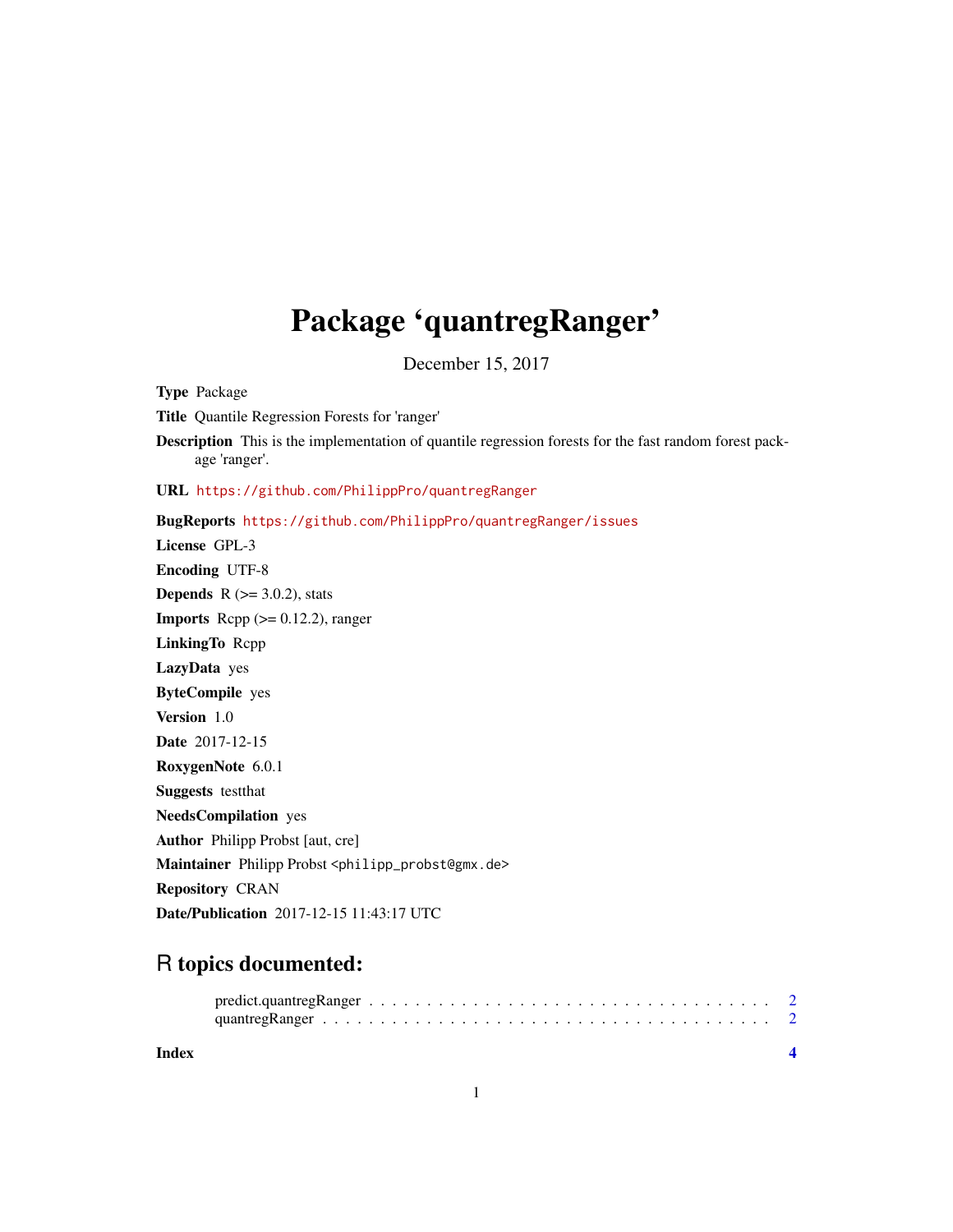<span id="page-1-1"></span><span id="page-1-0"></span>predict.quantregRanger

*quantregRanger prediction*

#### Description

Predicts quantiles for a quantile regression forest trained with quantregRanger.

#### Usage

```
## S3 method for class 'quantregRanger'
predict(object, data = NULL, quantiles = c(0.1,0.5, 0.9), all = TRUE, obs = 1, ...)
```
#### Arguments

| object    | quantregRanger object.                                                                                                                                                                              |
|-----------|-----------------------------------------------------------------------------------------------------------------------------------------------------------------------------------------------------|
| data      | New test data of class data. frame                                                                                                                                                                  |
| quantiles | Numeric vector of quantiles that should be estimated                                                                                                                                                |
| all       | A logical value. all=TRUE uses all observations for prediction. all=FALSE uses<br>only a certain number of observations per node for prediction (set with argument<br>obs). The default is all=TRUE |
| obs       | An integer number. Determines the maximal number of observations per node                                                                                                                           |
| .         | Currently ignored, to use for prediction. The input is ignored for all=TRUE.<br>The default is $obs=1$                                                                                              |

#### Value

A matrix. The first column contains the conditional quantile estimates for the first entry in the vector quantiles. The second column contains the estimates for the second entry of quantiles and so on.

quantregRanger *Quantile Regression with Ranger*

#### Description

Creates a quantile regression forest like described in Meinshausen, 2006.

#### Usage

```
quantregRanger(formula = NULL, data = NULL, params.ranger = NULL)
```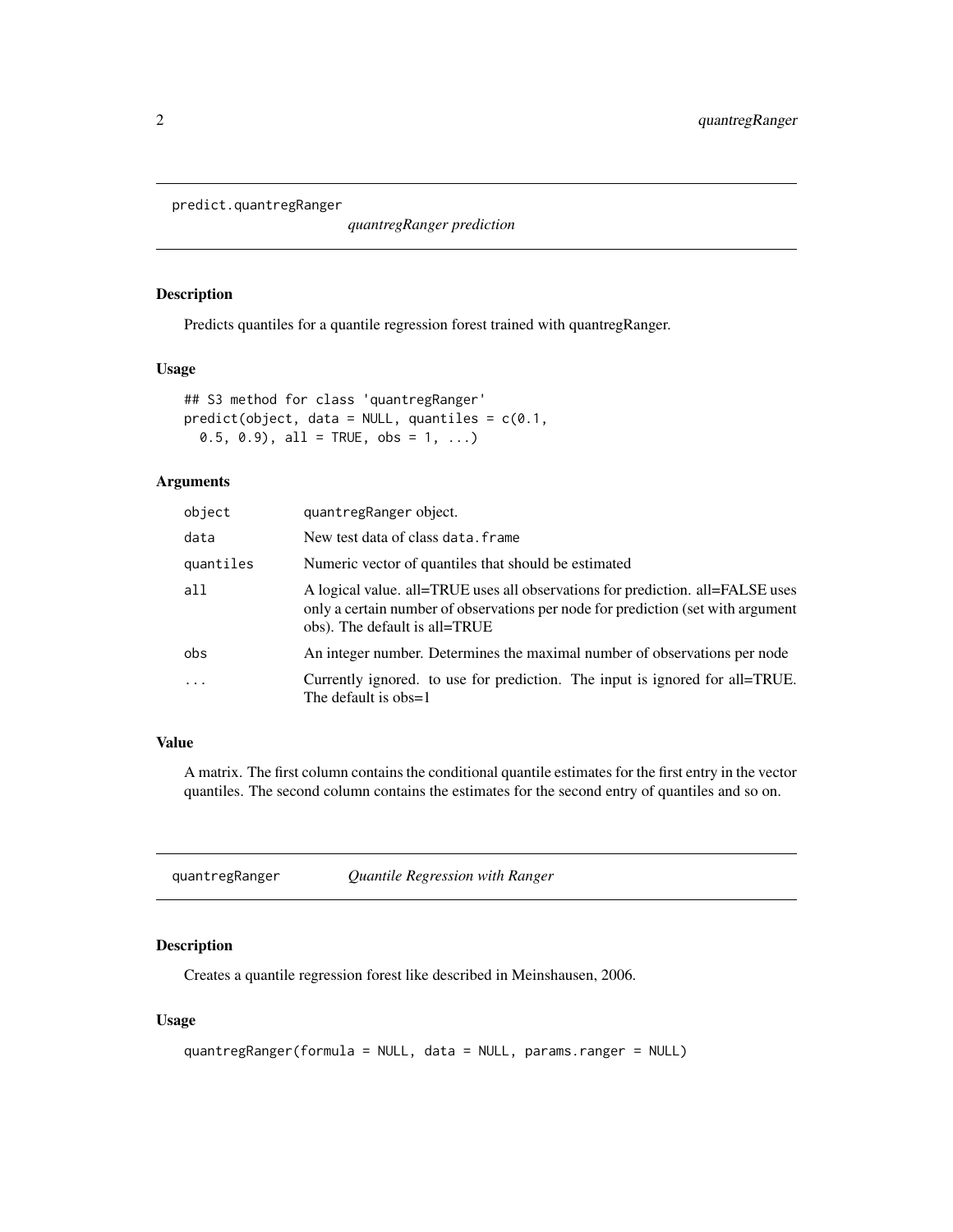#### <span id="page-2-0"></span>quantregRanger 3

#### Arguments

| formula       | Object of class formula or character describing the model to fit.                                    |
|---------------|------------------------------------------------------------------------------------------------------|
| data          | Training data of class data. frame, matrix or gwaa. data (GenABEL).                                  |
| params.ranger | List of further parameters that should be passed to ranger. See ranger for pos-<br>sible parameters. |

#### Author(s)

Philipp Probst

#### References

Meinshausen, Nicolai. "Quantile regression forests." The Journal of Machine Learning Research 7 (2006): 983-999.

#### See Also

[predict.quantregRanger](#page-1-1)

#### Examples

```
y = rnorm(150)x = \text{cbind}(y + \text{norm}(150), \text{norm}(150))data = data.frame(x,y)mod = quantregRanger(y \sim ., data = data, params.ranger = list(mtry = 2))
predict(mod, data = data[1:5, ], quantiles = c(0.1, 0.5, 0.9))
```